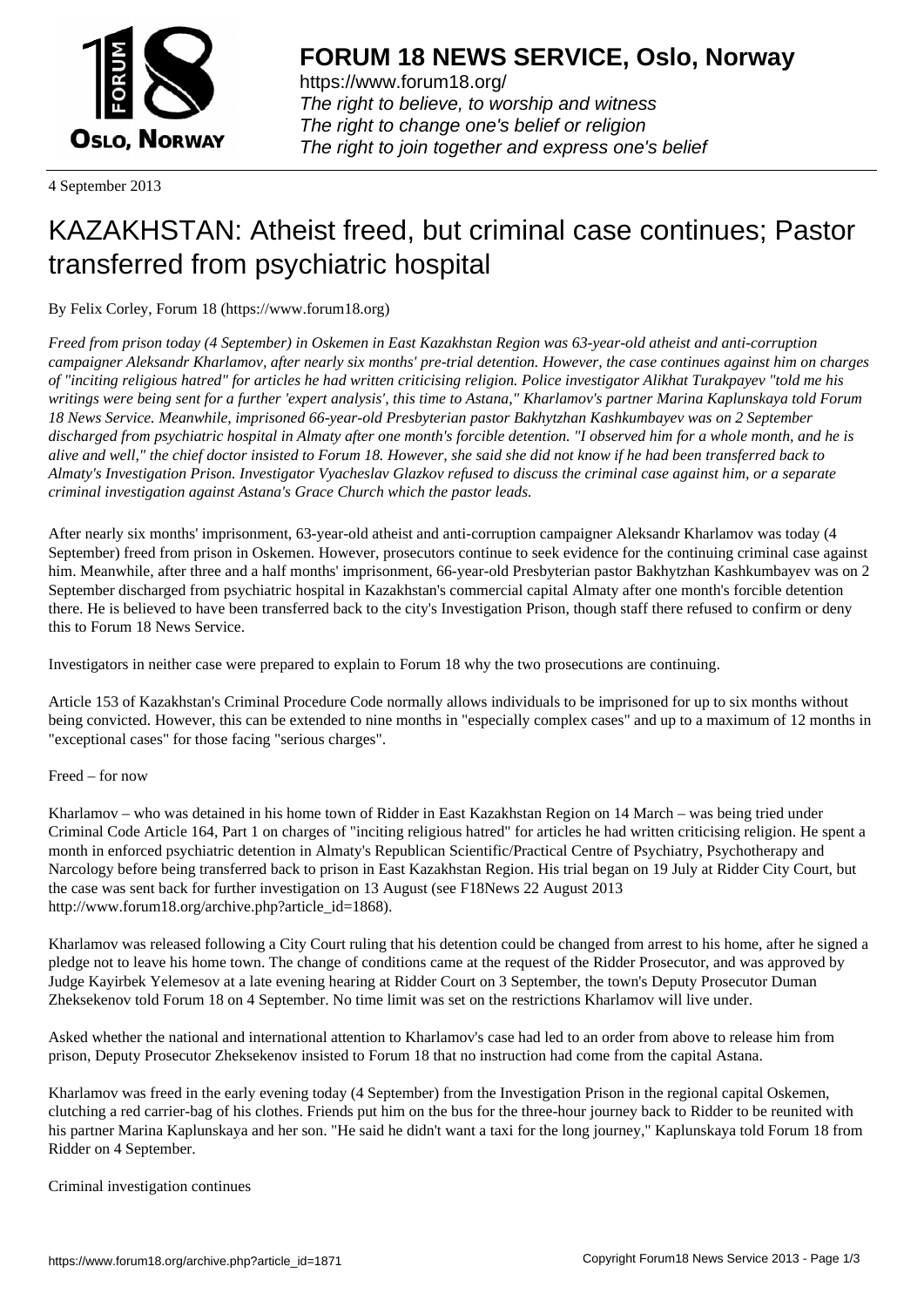police investigator Alikhat Turakpayev phoned me after the hearing yesterday and congratulated me that Aleksandr was being released," she told Forum 18. "He then told me his writings were being sent for a further 'expert analysis', this time to Astana."

Kuat Rakhimberdin of the Kazakhstan International Bureau for Human Rights and the Rule of Law in Oskemen, who has helped Kharlamov in his defence, similarly welcomed his release from prison. "But I hope that the criminal case against him will be cancelled," he told Forum 18 from Oskemen on 4 September.

Forum 18 was unable to find out from Investigator Turakpayev why investigators are still seeking to punish Kharlamov for his writings on religion. Turakpayev told Forum 18 on 4 September that the case is in the hands of the court and put the phone down.

#### Money worries

Kaplunskaya noted that Kharlamov should have begun receiving his retirement pension on 2 July, when he turned 63. "However, officials won't process this," she told Forum 18. "Moreover, all his money and property has been frozen." Kharlamov also faces legal defence costs, even though some of these costs have been met by supporters.

Asked by Forum 18 if Kharlamov will receive compensation for the nearly six months' imprisonment so far, Deputy Prosecutor Zheksekenov responded: "This issue is not under discussion."

## Criminal investigation of Pastor continues

Meanwhile, the criminal investigation also continues against Presbyterian Pastor Kashkumbayev of Grace Church in Astana. He was arrested on 17 May on criminal charges of "harming health". The only person whose heath the state claims was harmed told Forum 18 that Kashkumbayev is "totally innocent and has not harmed my health at all" (see F18News 26 July 2013 http://www.forum18.org/archive.php?article\_id=1860).

On 9 August – while he was already undergoing an enforced psychiatric assessment - Almaty District Court in Astana extended Pastor Kashkumbayev's detention for a further month – until 17 September – at the request of the investigator in the case, Captain Vyacheslav Glazkov of the police Department for the Struggle against Extremism, Separatism and Terrorism (see F18News 22 August 2013 http://www.forum18.org/archive.php?article\_id=1868).

## Pastor back in Investigation Prison?

Pastor Kashkumbayev was discharged on 2 September from Almaty's Republican Scientific/Practical Centre of Psychiatry, Psychotherapy and Narcology, its chief doctor Natalya Logacheva told Forum 18 from Almaty on 4 September. "He was taken away by convoy," she said, but insisted she did not know where he had been taken.

Pastor Kashkumbayev had been sent to the Centre on 5 August from the Investigation Prison in Almaty, and it is presumed he would initially have been transferred back there. However, officials there refused to put Forum 18 through to prison head Aleksei Orishchenko on 4 September. Nor would they confirm that Pastor Kashkumbayev had been transferred back there or whether he was still there.

Investigator Glazkov refused to give any information about Pastor Kashkumbayev's whereabouts or the progress of the case against him. "The criminal investigation is still underway," was all he would say to Forum 18 on 4 September.

Grace Church members in Astana said they had heard nothing about Pastor Kashkumbayev's transfer from the psychiatric hospital. However, they expect him to be transferred back to the Investigation Prison in Astana. "We know that he was not there in the prison here today, but when he'll arrive back there we don't know," one church member told Forum 18 on 4 September.

Askar Kashkumbayev, one of the pastor's sons, lamented that family members have been unable to even see his father since his arrest. "I last saw him in court on 17 May," he told Forum 18 from Astana on 4 September. He added that relatives in Almaty had been able to take food parcels to him while he was being held there, but they too were not allowed to see him.

#### What was diagnosis?

Chief doctor Logacheva refused to say whether her Centre had found Pastor Kashkumbayev to be psychologically healthy and responsible for his actions, citing confidentiality. She also refused to say whether any psychotropic or other drugs had been administered to him during the one month detention there.

Told that neither Kashkumbayev's lawyer nor his family had been able to see him for months, Logacheva insisted he is healthy. "I observed him for a whole month, and he is alive and well," she insisted to Forum 18.